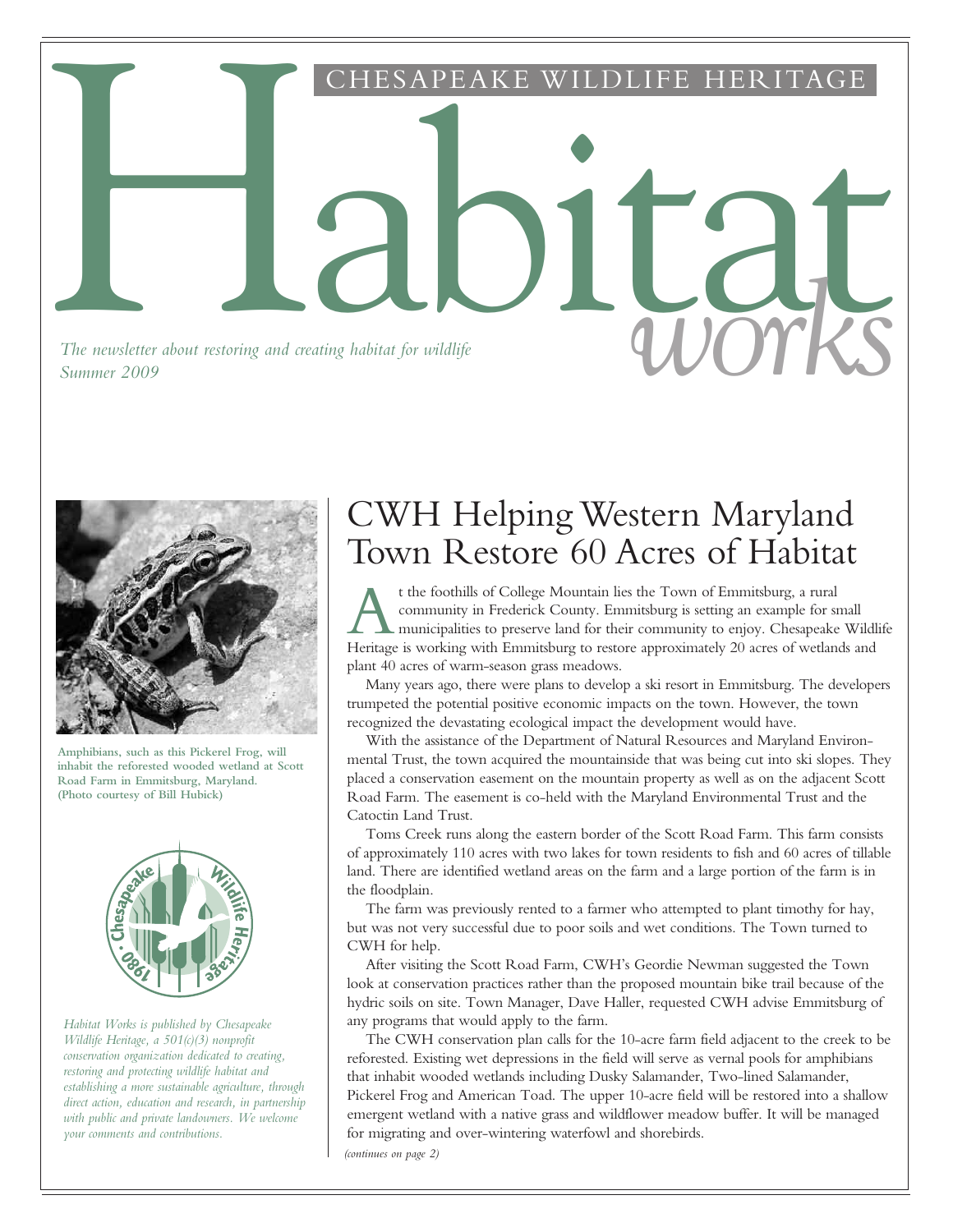

### *Chesapeake Wildlife Heritage Board of Directors*

Ralph Partlow, *President* Larry Albright, *Chairman* Cleo Braver, *Vice President*  Bob Reynolds, *Treasurer* Victoria Zuckerman, *Secretary* Judge Alfred Burka Laura Hoffman John Murray, Esq, *Advisor* Dennis Whigham, PhD, *Advisor*

### *Chesapeake Wildlife Heritage Staff*

Ned Gerber, *Director* Michael Robin Haggie Mike Rajacich Andi Pupke Chris Pupke Sandy Parker Mary deArmond Phillips Boyd Austin Jamison Geordie Newman Daniel Sterling, Sr. Donnie Crosland Daniel Sterling, Jr. Jenny Bartz

#### *Chesapeake Wildlife Heritage*

The Old Railway Station 46 Pennsylvania Avenue P.O. Box 1745 Easton, Maryland 21601

410.822.5100 410.822.4016 fax info@cheswildlife.org www.cheswildlife.org

*Printed with FSC Certified Paper, 100% Post Consumer Recycled Paper Processed Chlorine Free, Green Seal Certified and made with 100% Green Energy. Using this paper saves per year:*

- *32 trees*
- *23 million BTU's*
- *2,846 lbs greenhouse gases*
- *11,813 gallons of wastewater*
- *1,517 pounds of solid waste*

# CREP Improvements

*by Ned Gerber*

A lot of money and time is b<br>spent these days on talking<br>Fortunately one proven method of lot of money and time is being spent these days on talking about how to save the Chesapeake Bay. improving wildlife habitat and water quality has just gotten an upgrade.

Changes were recently announced in the USDA's Conservation Reserve Enhancement Program (CREP) that will make it even more profitable for landowners and farmers to restore farmland into grass buffers, forested buffers and wetlands.

Rental rates have been increased so that typical buffer strips pay \$200-\$250 per acre per year. Installation of most types of buffers is MORE than 100% cost-shared, if one includes the PIP (practice incentive payment) in the accounting.

Wetland restoration rental rates have increased, as well. Perhaps more

*(Western Maryland town continued from page 1)*

CWH planted 40 acres of warm-season grasses and forbes on the farm this spring. Several of these fields are larger blocks and will allow for nesting of grassland birds as well as a resting place for migrating song birds. The warm-season grass species planted include big bluestem, little bluestem, broomsedge and switchgrass. The forbes planted for pollinators include partridge pea, lance-leaved coreopsis, purple coneflower, plains coreopsis, and black-eyed susan.

This is a fantastic project that will be visible to the public. Often landowners want to do warm- season grass meadows or wetland restoration, but they are not sure what it would look like in practice.

importantly, the State of Maryland now cost-shares on wetland restoration and this practice also receives the PIP (meaning over100% cost-sharing). Remember that these wetlands can be wooded, shallow emergent or scrub/shrub; benefiting a wide diversity of species.

According to the Maryland Department of Agriculture, each acre of these buffers will prevent 120 pounds of nitrogen, 10 pounds of phosphorus and 4,000 pounds of sediment from fouling the waters of the Chesapeake Bay annually. CREP buffers are a significantly more cost-effective technique for improving water quality than upgrading septic tanks with biological nitrogen removal systems. Treating agricultural runoff is the most costeffective method to clean up the Bay and restore our native wildlife.

Haller commented "The Town of Emmitsburg has been working toward this project for over six years, but we could have never completed it without the assistance and expertise of George Newman and Chesapeake Wildlife Heritage."

Restoring and protecting wildlife habitat in Western Maryland is gaining momentum as a result of projects such as Emmitsburg. CWH-West focuses its efforts on working with private landowners, but it is also important to capitalize on opportunities with municipalities and other interested partners.

**Geordie Newman planting warm-season grass at Emmitsburg, Maryland**

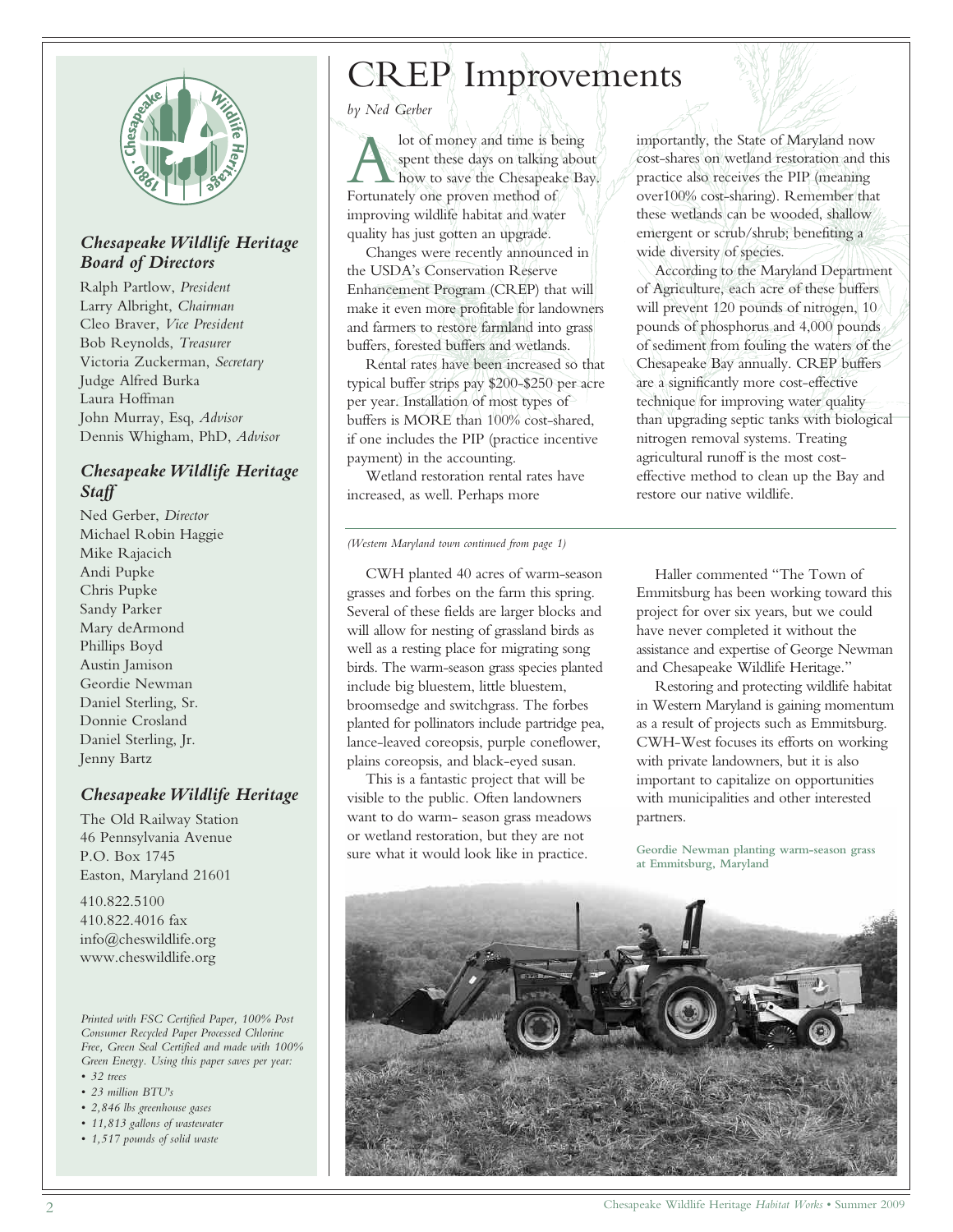# CWH Completes Habitat Restoration Project in Carroll County, Maryland

With the support of the Chesapeake Bay Trust and the Biophilia Foundation, Chesapeake Wildlife Heritage has completed a significant habitat restoration project at the Rogers Farm in Carroll County. CWH planted 31<sup>1</sup>/<sup>2</sup> acres of trees and a 25-acre, warm-season grass meadow adjacent to Deep Run, a major tributary to the Patapsco River.

The farm, located near the town of Westminster, is owned by Gail Rogers. Mrs. Rogers purchased the farm because she loves nature and wildlife. She wanted to create a wildlife sanctuary and wanted to do anything she could to enhance her farm for wildlife.

Deep Run, which flows the length of the property, is a tributary of Liberty Reservoir, a major source of drinking water for Baltimore City. It is home to a variety of fish species, such as largemouth bass, smallmouth bass, walleye, crappie, channel catfish, yellow perch, white perch, bluegill sunfish, carp, rainbow and brown trout. Additional wildlife observed using the Rogers Farm included Bluebirds, House Wrens, Red-shouldered Hawks, and Red-tailed Hawks.

At the request of the Biophilia Foundation, CWH's Geordie Newman met with Mrs. Rogers at her farm. A mature riparian buffer on the property provided some protection for Deep Run. Beavers had settled in the creek creating several nice vernal pools and habitat for Wood Ducks. The remainder of the farm was in hay production.

Mr. Newman noted that the hay fields were on highly-erodible soils. With the help of the local USDA office, he made the determination that the entire farm could be enrolled in the Conservation Reserve Enhancement Program (CREP). A plan was drafted to convert the field to trees and warm-season grass meadows.

In April, CWH planted 13,700 seedlings on 31.5 acres. The species planted included American Beech, Flowering Dogwood, Northern Red Oak, White Oak, Black Walnut, Shagbark Hickory, Black Cherry, Persimmon, Red Maple, Yellow Poplar, and Eastern Redbud. The trees were planted at a density of 436 trees to the acre, as required by CREP.

**CWH also established a block of 25 acres of warm-season grass meadows, a rare habitat block in Central Maryland.This block is a large enough area to support nesting grassland birds.**

Typically, the total acreage of warmseason grass meadows is a result of narrow filter strips along streams. These ribbons of habitat are designed for water quality improvements but will not support nesting of certain species.

Federal funding, available through CREP, was utilized by CWH. To meet the full cost of the project, CWH was able to raise funds from the Chesapeake Bay Trust and Biophilia Foundation. The Chesapeake Bay Trust made a grant of \$5,000 and the Biophilia Foundation provided a grant of \$10,000 to complete the habitat restoration.

When asked about CWH-West, Mrs. Rogers commented, "My experience with Chesapeake Wildlife Heritage is that they have delivered all they said they would, and more. I know how fortunate I am to have Geordie Newman working to develop habitat on my land. This group is careful, non-intrusive, and with complete follow-through. I will be happy to give anyone who asks me a detailed accounting of each step of the process and how Chesapeake Wildlife Heritage has carried it out."

In addition to actually planting the trees and grasses, one of the most valuable services CWH offers is walking landowners through the CREP process. Often landowners grant CWH agricultural power of attorney on the project, such as the case with Mrs. Rogers.

Mrs. Rogers is seeking to permanently protect the farm. The farm is currently in an agricultural district, meaning the farm cannot be developed for the next 10 years. Mrs. Rogers is waiting to be selected for a Maryland Agricultural Land Preservation Fund Easement. This Maryland Department of Agriculture program purchases easements from volunteer landowners.

The Rogers Farm provides an example for farm owners in Central Maryland who are interested in establishing wildlife habitat and improving water quality. CWH is grateful for the support of the Chesapeake Bay Trust and Biophilia Foundation.

Most of all, we would like to thank Mrs. Rogers for her commitment to wildlife and the Chesapeake Bay.

### **REMINDER: CWH Monarch Tagging Workshop in September.**

Join the CWH staff to learn about the life cycle of the Monarch butterfly and help scientists from around the continent track their astounding generational migration by helping us tag Monarchs. Dates for the workshops are September 23 at 4 p.m. and September 26 at 10:30 a.m. To register for this free workshop or for more details, call CWH at 410.822.5100.

**Space is limited for each workshop, so be sure to register early.**

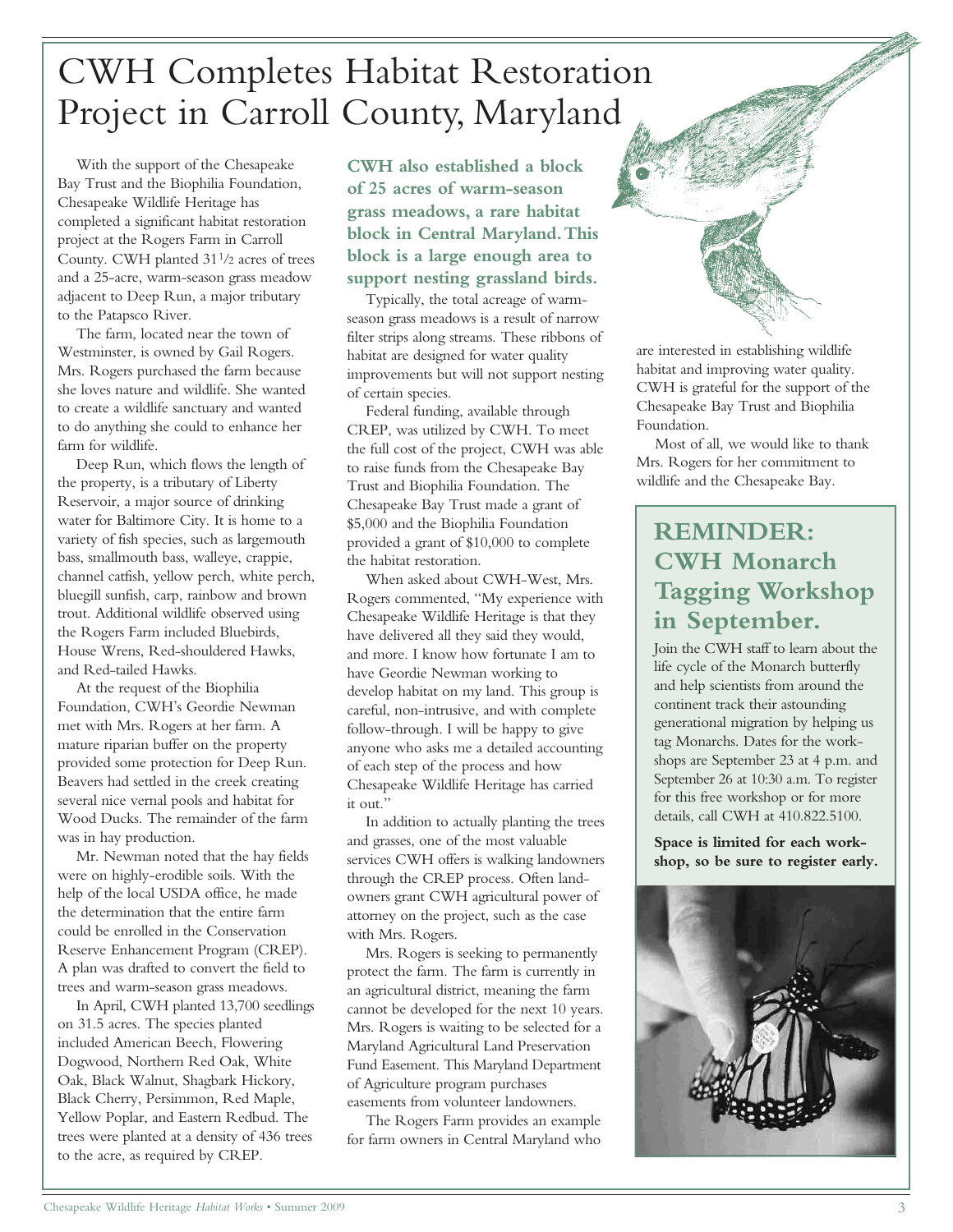# Partnership Helps Native Plants at National Wildlife Refuge

*by Michael Robin Haggie*



**C** hesapeake Wildlife Heritage has partnered with Integrated Vegetation Management Partne<br>and the U. S. Fish & Wildlife Service to hesapeake Wildlife Heritage has partnered with Integrated Vegetation Management Partners control invasive weeds and improve wildlife habitat at Eastern Neck National Wildlife Refuge in Kent County, Maryland.

This partnership formulated an integrated vegetation management plan to promote native plants. The plan included GIS mapping of the management areas, coordination and supervision of professional contractors to apply appropriate herbicides according to the plan, surveying and documentation of plant community changes at permanent transects, and photographic documentation of before and after results.

More than 140 acres have been restored to native plants from non-native infestations of Phragmites, autumn olive, multi-flora rose, wineberry, Japanese stiltgrass, Japanese honeysuckle, mile-a-minute weed, Paulownia, and tree of heaven *(Ailanthus)*. The refuge sites were used on demonstration field tours for other agencies in 2007 and 2008.

By controlling invasive and non-native plants, the partnership is promoting the establishment of native plants. This type of habitat management also yields benefits for the wildlife that rely on those native plants for food. The beneficial results have been shared at conferences across the country.

IVM Partners founder and Director, Richard Johnstone, presented a lecture on the Eastern Neck program at the Chesapeake Marshlands National Wildlife Refuge Complex's Sixth Annual Science Meeting in March 2009 at Chesapeake College in Wye Mills, Maryland.

# Planned Giving

Planning your estate is a great time to think about wildlife. A planned gift to CWH from your estate can lower estate taxes for your family, support wildlife and the Bay and, depending on the type of gift, provide some income for a beneficiary.

What is a planned gift? It is a gift of cash, securities or real estate made with careful forethought. Planned gifts can be simple and straight forward or more complicated. These gifts should always be reviewed by your financial advisor or estate planning lawyer.

A bequest is the most basic type of a planned gift. The donor designates in his or her will an asset to be given to CWH upon their death. Bequests can lower estate tax burdens and allow *you* to determine where your money will go rather than the federal government. Including CWH in your will is as simple as adding a codicil that names "Chesapeake Wildlife Heritage, Inc." as a beneficiary.

Life insurance policies can also serve as a charitable gift. New policies can be purchased or old policies transferred to make CWH the recipient of the death benefits. Certain tax deductions are permitted for this type of gift.

Charitable Remainder Trusts are probably the most complicated common form of a planned gift. However, Charitable Remainder Trusts are a popular device for individuals to give a significant gift to a charity, receive some tax breaks and provide income for a family member.

Planned gifts are a wonderful opportunity for you to support CWH's work for wildlife and the Chesapeake Bay while preparing your estate to ease the burden on your family. Please call our Director of Development, Chris Pupke, if you have or would like to make a planned gift to CWH.



**Tiger Swallowtail on Tickseed Sunflower (see Mow Later article on pg. 6)**

# CWH Hosts Herbicide Application Training

*by Andi Pupke*

WH hosted an herbicide application training program at Barnstable<br>Hill Farm on February 18, 2009.<br>Among the eighteen attendees were CWH WH hosted an herbicide application training program at Barnstable Hill Farm on February 18, 2009. staff members, employees of the Maryland Department of Natural Resources, County Weed Control Specialists, and private land managers. Attendees received training credits from the Maryland and/or Virginia Department of Agriculture.

The program provided an adjunct training session for licensed herbicide applicators that is oriented towards practical wildlife habitat management. A similar program offered by the Maryland Department of Agriculture focuses on farming operations.

Topics included control of invasive plants, regulatory updates, aquatic weed management, application technology, and pasture weed management. A review of equipment and an equipment demonstration were held in the field.

The presenters were Lloyd Hipkins and Patricia Hipkins, both of Virginia Tech. Dr. Hipkins is an Extension Specialist concentrating on non-crop, industrial and aquatic weed management in the Department of Plant Pathology, Physiology and Weed Science. He also conducts herbicide research with new and developing products, as well as new application techniques. Patricia Hipkins is the Assistant Coordinator of the Virginia Tech Pesticide Programs. Her work supports the Pesticide Safety Education Program and Virginia Cooperative Extension's agent educators.

CWH judiciously utilizes herbicides to effectively manage wildlife habitat. Herbicides, when used properly, can help improve habitat for wildlife without jeopardizing environmental health.

Visit our website www.cheswildlife.org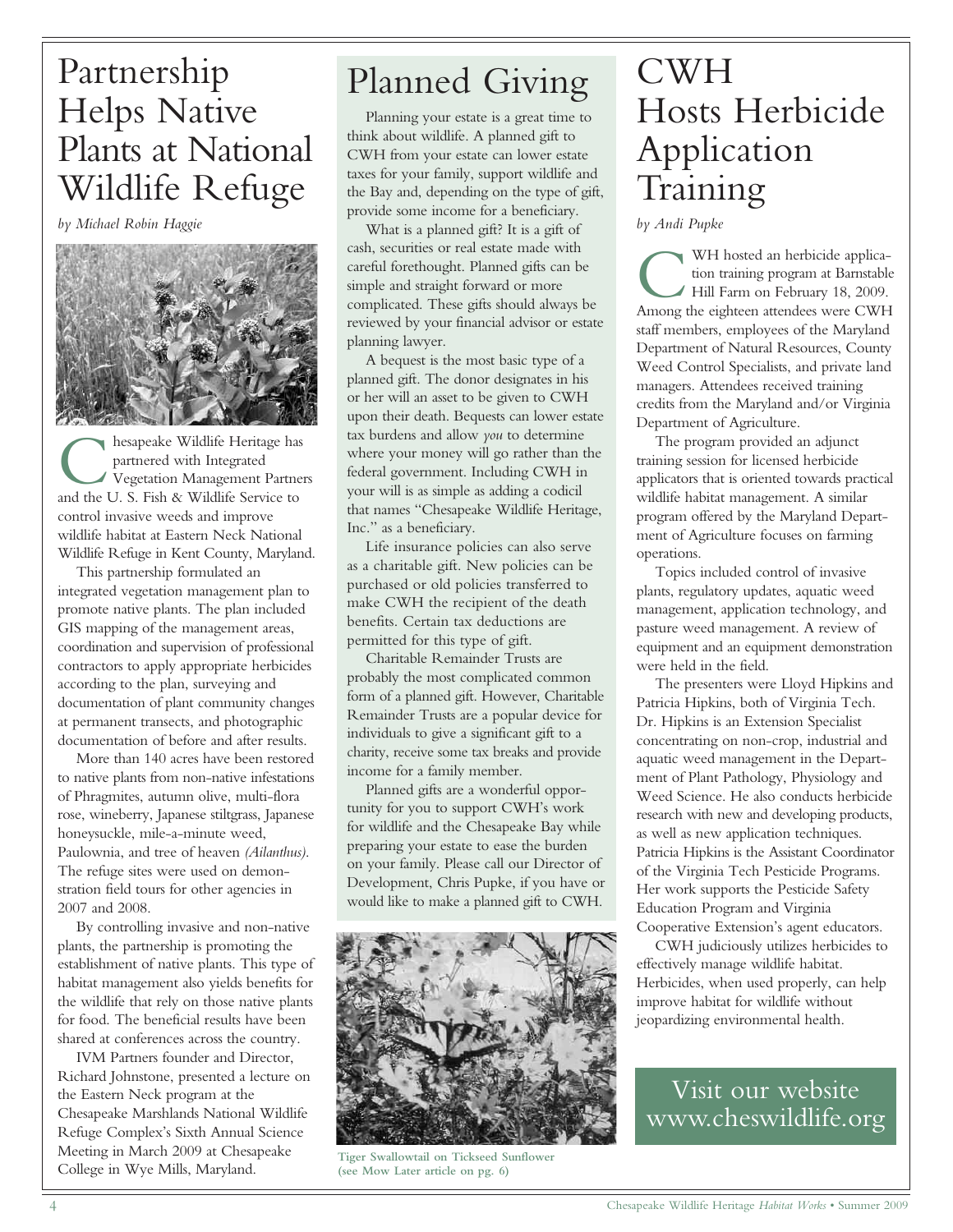Chesapeake Wildlife Heritage *Habitat Works* • Summer 2009 5

Ask Andi *Questions and answers about wildlife by Andi Pupke, Education and Outreach Director*

*Q: During the summer evenings my children enjoy chasing fireflies around our yard. Recently, they asked me:"Why do fireflies light-up?" Can you help me answer this question?*

*A:*Fireflies use bioluminescence to attract mates and prey. Bioluminescence is a chemically produced light emitted from the lower abdomen, which may be yellow, green or pale red.

Fireflies communicate through flashing patterns. Different species flash unique sequences to attract a mate. Females carefully choose mates and are remarkable picky; often starting a dialog with up to ten males. They will keep several conversations going throughout the night. A female will mate with only one male; typically it is the one she has responded to the most.

Some species of fireflies, such as *Photuris*, use deceptive flashes to attract prey. This behavior has earned *Photuris* the nick name "femme fatale fireflies."

Fireflies, or lighting bugs, are winged beetles. They are in the *Lampyridae* family of insects in the beetle order *Coleoptera*. There are more than 2,000 species of fireflies found in temperate and tropical environments around the world. Many species can be found in marshes or wet wooded areas where the larvae have abundant food sources.

In many fireflies, pairs stay coupled for hours while the male gives the female a protein package injected with sperm, called a nuptial gift. This bundle of proteins allows the female to produce more eggs.

A few days after mating, the female lays eggs on or just below the surface of the ground. The eggs hatch three to four weeks later and the larvae then feed on other insects. They are specialized

predators, and can take up to four years to reach maturity. The larvae and females in many species of fireflies do not fly and are also referred to as glow worms.

The final two weeks of their life are spent as an adult. This time is spent flashing, mating and laying eggs. They do not eat as adults but will attract prey. The firefly extracts bad tasting chemicals from the bodies of their prey, which the firefly uses to protect itself from predators.

Like all wildlife, loss of habitat can affect firefly populations. The habitat restoration work that CWH does provides habitat for fireflies and many other critters.

timed mowing of meadows can wipe out nesting birds and their young. Heavy use of insecticides and other chemicals can devastate their food sources. And development wipes out not only the nesting areas but also the foraging sites. **Photo courtesy of Bill Hubick**

CWH works to restore and manage grassland habitat valuable to ground nesting birds, such as the Savannah Sparrow, and many other wildlife species by working with landowners to increase and protect habitat on their property.

# Wildlife Profile: Savannah Sparrow

*by Andi Pupke* 

Sauranah Sparrows (Passerculus<br>
sandwichensis) inhabit a wide range<br>
open country, including meadow,<br>
pasture, marsh and tundra grassy habitats. avannah Sparrows *(Passerculus sandwichensis)* inhabit a wide range of open country, including meadow, They are brown or dark brown and are streaked on both their back and breast. They have pink legs, a yellow supercilium ("eyebrow" stripe), a whitish median crown stripe and a notched tail.

The Savannah Sparrow's appearance can be highly variable and there are 17 recognized subspecies. One of the subspecies, the Large-billed Sparrow *(Passerculus sandwichensis rostratus)* has been proposed as a separate species.

Savannah Sparrows form flocks that feed in areas distant from cover. They forage for insects, larvae and other small arthropods from the ground or tree branches. Seeds are also consumed, especially outside the breeding season.

During nesting season Savannah Sparrows are territorial. The male sings to warn other males that he has a claim on the area. If a territorial male hears an unfamiliar song, he will fly to an exposed perch and match the intruder's song phrase by phrase to discourage the intruder from trying to set up territory. This behavior is known as counter-singing. They nest on the ground, normally hidden under a clump of tall grass.

Savannah Sparrows are one of the most abundant native sparrows and have benefited from the clearing of forests in the Northeast. While it may increase the population of Savannah Sparrows, forest clearing harms a great number of wildlife species.

Although they are currently an abundant species, local populations can be harmed by bad land management. Poorly-



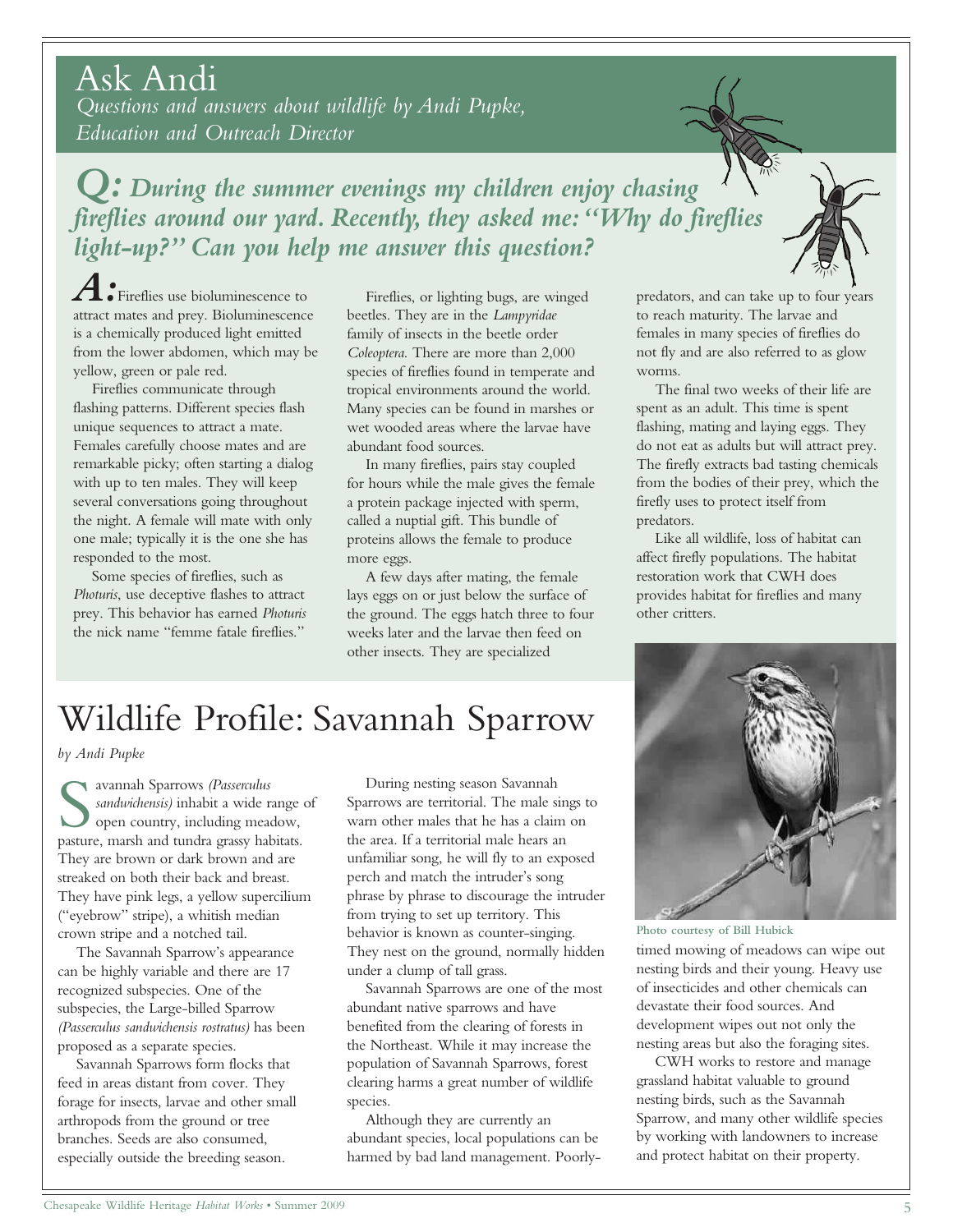## Donate Stock and Receive a Charitable Deduction

Donating appreciated stock is an excellent way to support CWH, the Bay and our wildlife. This type of donation is very simple and allows you to take advantage of tax laws to increase your gift to CWH and reduce your taxes.

For example, Mrs. Jones purchased stock for \$5,000 several years ago. Today, this stock is worth \$10,000. She decides to donate the stock to Chesapeake Wildlife Heritage and receives a charitable deduction for the full fair-market value of the stock (\$10,000). In the 30% tax bracket, the deduction saves her \$3,000 in income tax. Additionally, by donating the *appreciated* stock, she avoids paying capital gains tax of \$1,000 (20% of the \$5,000 gain). The actual cost of her gift is reduced to \$6,000 (\$10,000 less the \$3,000 tax deduction and less the \$1,000 capital gains avoidance).

**Please call our office and talk with Chris Pupke to learn more about this easy method to support CWH!**

# Mow Later–Save a Pollinator

#### *by Ned Gerber*

In what has become an unfortunate<br>late summer tradition, many landowners<br>and farmers mow, with mistaken<br>enthusiasm, ALL their grass buffers enrolled n what has become an unfortunate late summer tradition, many landowners and farmers mow, with mistaken in the U.S. Department of Agriculture's Conservation Reserve Enhancement Program (CREP) or Conservation Reserve Program (CRP) ground down to a lawnlike height immediately after the USDA's August 15 end-of-nesting-season date.

This is a negative development for wildlife since it deprives many animals and insects of food and cover. The USDA's Natural Resources Conservation Service (NRCS), Maryland Department of Natural Resources (DNR), U.S. Fish and Wildlife Service and CWH all suggest only mowing one-third to one-half of buffer strips and other meadows per year.

**Most wildlife interests prefer mowing in March as it gives the creatures a lot of winter cover and yet prevents the trees and other woody growth from encroaching on the grassy meadows.**

Nature's way is to have meadow wildflowers go to seed, which then dry in the autumn air. Some fall to the ground at various times over the autumn and winter to create new flowers, which provide food and cover for birds and other wildlife. Mowing the grasses and wildflowers to the ground in August or early September puts all the seed at risk by "sowing" it all at once before it has dried. Furthermore, the seeds are laid on soon to be wet soil that is covered by chopped plant material before it has had a chance to mature.

Some spectacular aesthetic value is also lost by late summer mowing. Tickseed Sunflowers *(Bidens polylepis)*, Joe-Pye Weed *(Eupatorium maculatum)*, New York Ironweed *(Vernonia noveboracensis)*, and others have yet to bloom and are unable to do so under an August 15 mowing regime. The pollinators that would use these blooming plants suffer from this lost habitat as well. Where will the butterflies go for nectar? Where will the bees get their nectar and pollen? Other wildlife, such as box turtles, may be killed by this early mowing.

The USDA has brochures, seminars, websites and a lot of other information about the importance of pollinators in light of colony collapse disorder (CCD) in honey bees. Everyone now understands more fully the importance of both honey bees and native bees to crops and wild plants. Yet, we continue to manage our landscape as if none of this matters. The USDA needs to change the mowing rules on CREP/CRP buffers and meadows so that society gets maximum biodiversity benefits from these taxpayer funded habitats.

### Project Highlight: Meadow at Old Wye Church

This spring CWH planted a 1.5-acre warmseason grass and wildflower meadow at Old Wye Church in Wye Mills, Maryland. The meadow will provide habitat for wildlife and help filter pollutants from surface and ground water before they reach the waters of the Wye East River.

Restored in 1949, Old Wye was originally built in 1721 for 60,000 pounds of tobacco. The church recently built a footbridge to provide access to the meadow area from the churchyard.

In the center of the meadow, the church has placed a Celtic cross that was constructed from the remains of the Wye Oak tree. The Wye Oak was the largest white oak tree in the world until it fell in a storm in June of 2002.

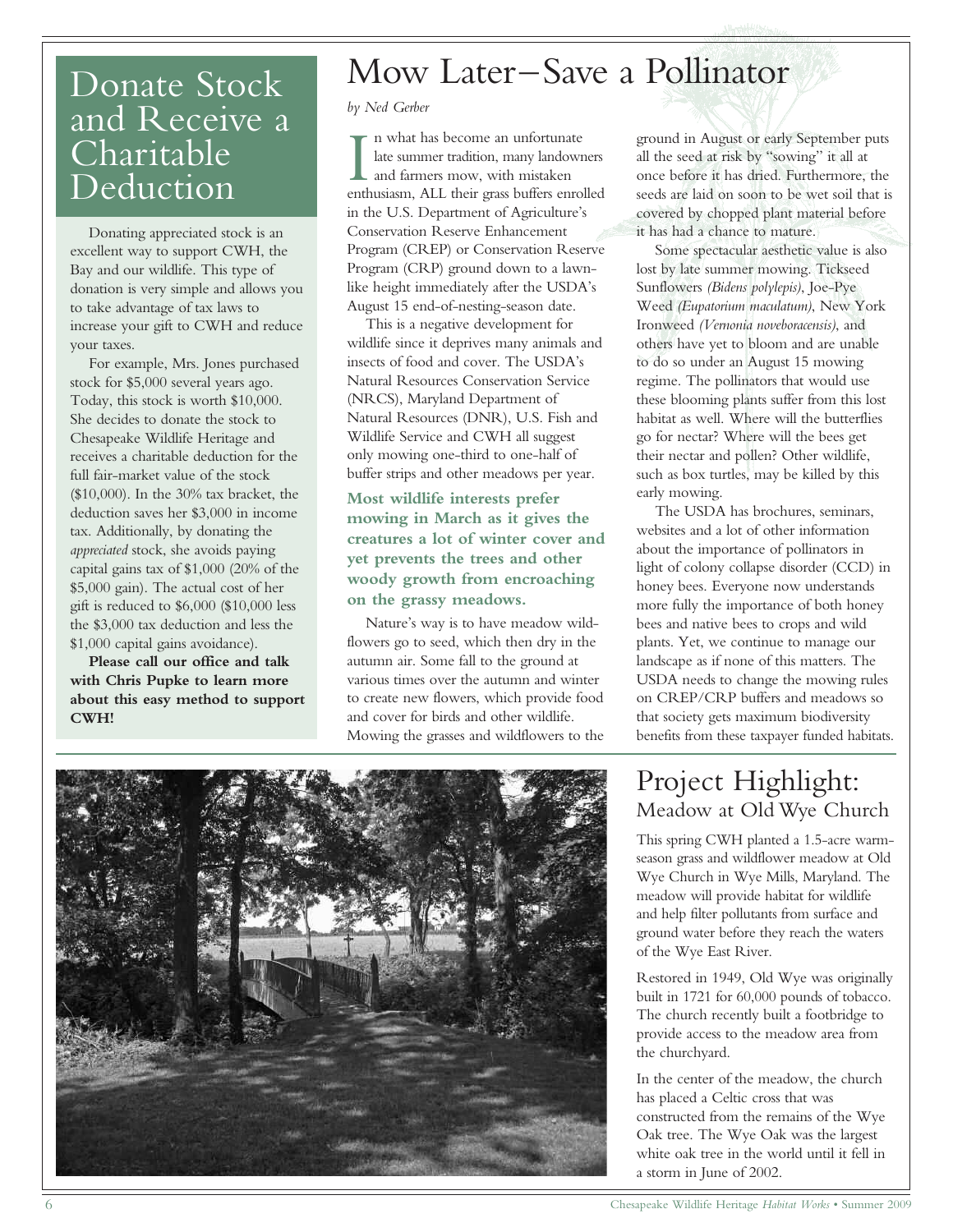# Property Profile: Bennett Point Farm

In 1997, Chesapeake Wildlife Heritage<br>along with the Eastern Shore Land<br>Conservancy (ESLC), purchased the<br>284-acre Bennett Point Farm on the Wye n 1997, Chesapeake Wildlife Heritage, along with the Eastern Shore Land **L** Conservancy (ESLC), purchased the River. The property has one-half mile of water frontage on the Wye near Queenstown, Maryland.

Bennett Point Farm was purchased with funds from a North American Wetlands Conservation Act (NAWCA) grant. NAWCA provides federal costshare funding to help protect, restore and manage wetland habitats for a diversity of migratory birds and other wildlife.

Since acquisition of the property, CWH has restored 107 acres of wetlands, planted 25 acres of forested buffer along the Wye River and created 13 acres of warm-season grass meadows.

Approximately 24 acres of land are used as food plots and planted in corn or soybeans. CWH and ESLC donated a conservation easement on the property to the Maryland Environmental Trust in 1998 that includes protecting the existing 115 acres of mature woodland.

Bennett Point Farm provides valuable habitat for a wide variety of wildlife. Many different species of waterfowl utilize the wetlands, including Green-winged Teal, Northern Pintails and Canada Geese. Research conducted on the farm by the Wood Holes Institute found the first

-----------------



**Research conducted on Bennett Point Farm by the Woods Hole Institute found the first nesting pair of Pied-bill Grebes in Queen Anne's County. (Photo courtesy of Bill Hubick)**

nesting pair of Pied-billed Grebes in Queen Anne's County. One-quarter of the restored wetlands were designed as vernal pools, an increasingly rare type of wooded wetland that provides excellent habitat for frogs, salamanders and other reptiles and amphibians.

Furthermore, the habitats on the farm help improve water quality in the Wye. The Wye River watershed is listed under the Clean Water Action Plan as a Category 1 and Category 3 watershed. It

is one of only 12 watersheds in Maryland to receive the designation of both a Category 1 and Category 3 watershed. This designation means the Wye "deserve(s) special attention to reverse or slow degradation before (its) pristine resources are lost."

Including Bennett Point Farm, CWH owns 1,150 acres of land that are managed to restore, enhance and protect habitat that will increase wildlife populations and improve water quality.

### ~*Yes! I would like to join with Chesapeake Wildlife Heritage to help build and preserve wildlife habitat.* **-X-**

| I am enclosing \$                                                                                                                                                                                                                                                                                              | $\Box$ \$30    | Individual Habitat Guardian                                         |
|----------------------------------------------------------------------------------------------------------------------------------------------------------------------------------------------------------------------------------------------------------------------------------------------------------------|----------------|---------------------------------------------------------------------|
| Name experience and the set of the set of the set of the set of the set of the set of the set of the set of the set of the set of the set of the set of the set of the set of the set of the set of the set of the set of the                                                                                  | $\Box$ \$50    | Family Habitat Guardian                                             |
|                                                                                                                                                                                                                                                                                                                | $\Box$ \$100   | <b>Habitat Protector</b>                                            |
|                                                                                                                                                                                                                                                                                                                | $\Box$ \$250   | Habitat Sponsor                                                     |
|                                                                                                                                                                                                                                                                                                                | $\Box$ \$500   | Habitat Benefactor                                                  |
| $\Box$ Please send me information on the Planned Giving Program.                                                                                                                                                                                                                                               | $\Box$ \$1,000 | Habitat Conservator                                                 |
| Please make your check payable to Chesapeake Wildlife Heritage, or charge to:                                                                                                                                                                                                                                  | $\Box$ \$2,500 | <b>Habitat Steward</b>                                              |
|                                                                                                                                                                                                                                                                                                                | $\Box$ Other   | <u> 1989 - Johann Stein, mars an deus Amerikaansk kommunister (</u> |
|                                                                                                                                                                                                                                                                                                                |                |                                                                     |
| Please mail to: Chesapeake Wildlife Heritage, P.O. Box 1745, Easton, MD 21601<br>CWH is a private nonprofit organization designated 501(c)(3) by the IRS. A financial statement is available upon request.<br><b>SU09</b>                                                                                      |                |                                                                     |
| CORPORATE MATCHING: Don't forget corporate matching contributions. The company you work for or are retired from<br>may be able to match your donation to CWH. Check with your personnel office to obtain a matching gift form. Mail the form to<br>us along with your tax-deductible donation. We do the rest. |                |                                                                     |